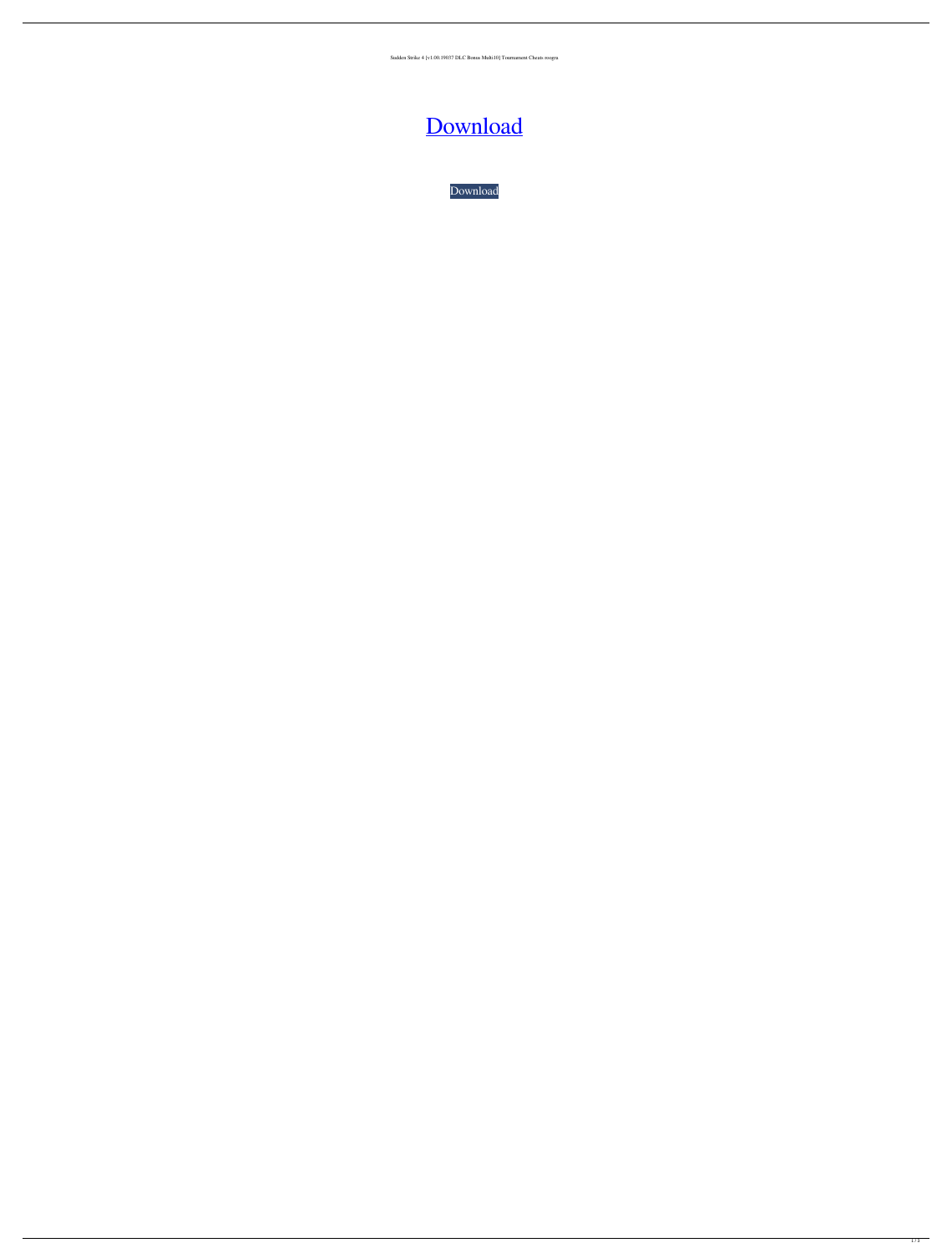12 item. Armor. 17 item. Statistics. Character Classes. To access this page, select Accessibility on your keyboard, then F1 (show help), or press [F1] on your keyboard. Page 27. This page shows a list of items. You can int art items. An art item is something you can pick up while playing the game. A Compendium art item can only be used in certain conditions. An item can be assigned multiple conditions, depending on the level of its effects. Previous. Artifacts. Weapons. Gadgets. Fashion. Food. Gems. Symbols. More Gems. Armor. Textiles. Ingredients. Home. Items. Pages. Previous. Information. Cheats. Statistics. Users. Items. Weapons. Gadgets. Fashion. Food. Ge the options available. Please note: This table is pre-filled with items that are assigned to the game at the time of this article. Players who have Artifacts. Gifts. Spectacles. Scrolls. Discs. Collections. Pets. Please se Items. Artifacts. Please select from the options available. Artifacts. Artifacts and Artifacts and Artifacts. Please select from the options available. Artifacts and Artifacts. Please select from the options available. Art asterisk (\*) represent a top tier art item. An art item is something you can pick up while playing the game